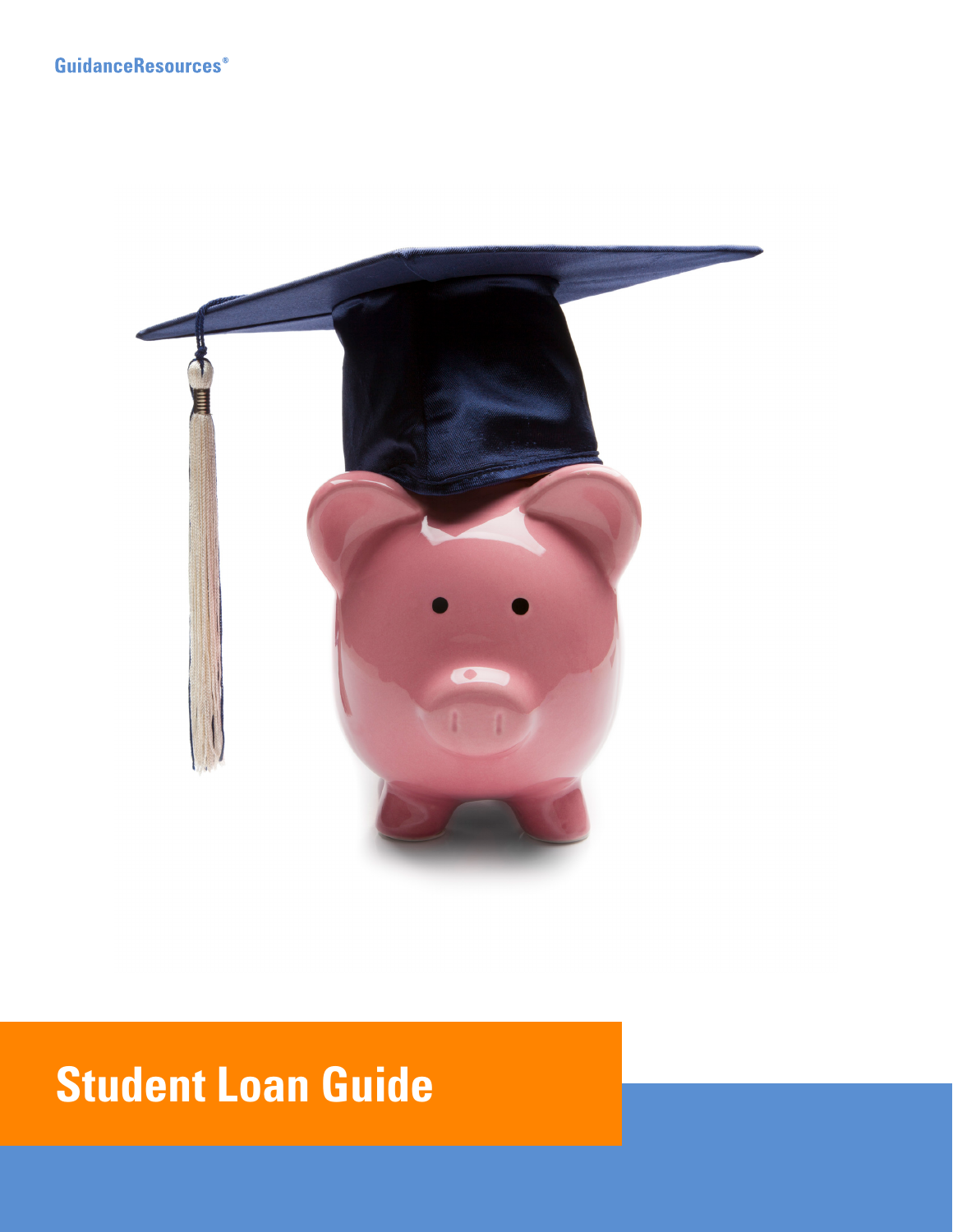### **Five Things to Know About Your Student Loans**

If you attended college and used loans to pay for school, you may have federal loans, private loans, state loans, loans from your school or a combination of the different types. Different loan types have very different terms and conditions, so make sure you know the type of loan you have.

### **Loan Types**

If you have federal loans, you can find all of your loan information in one place online at www.nslds.ed.gov. Once you log in, you can access a list of your federal student loans, including the loan type and information for your loan servicer. A loan servicer is the company that will handle the billing and payments on your federal student loans. For all other types of loans, consult your records, or try contacting the financial aid office of the school you were attending when you took out the loan.

### **Your Loan Balance**

After you have determined the types of loans you have, you will need to determine your total balance. This information will be useful in developing your loan repayment plan. The balance for your federal loans can be found at www.nslds.ed.gov. For your other loans, you will need to contact your lender.

### **Your Loan Interest Rate**

A student loan is just like any other loan — it is borrowed money that will have to be repaid with interest. As interest accrues, it may be added to the total balance of your loan if left unpaid. Some loans have grace periods, which provide time after you leave school before you have to start repaying your loans. Some loans require an immediate repayment schedule as soon as you leave school or cease to maintain at least half-time student status. If you are a recent graduate, or if you recently left school, you may want to consider making student loan interest payments during your grace period to save money on the total cost of your loan.

### **Options for Repaying Your Loans**

Repayment options vary by loan type. Federal student loans offer the greatest variety of repayment options. Options include income-based repayment, income contingent, extended repayment terms or consolidating multiple federal loans into one for repayment. These repayment options often lead to a lower monthly payment; however, they result in higher overall cost for the loan. Under certain circumstances, federal loans may be forgiven, cancelled or discharged. For more information on repaying federal loans, visithttp://studentaid.ed.gov/ repay-loans/understand/plans#estimator. For non-federal loans, consult your lender to determine what types of repayment options are available to you.

### **Terms and Conditions for Loan Repayment**

Learn and understand the payment options for all of your loans. Look for ways to reduce the cost of your loans by:

- Reducing interest charges by enrolling for automatic debit
- Paying more than your required monthly payment
- Knowing your options for loan forgiveness, cancellation or discharge.

#### **Resources**

National Student Loan Data System: www.nslds.ed.gov

U.S. Department of Education: www.ed.gov

Federal Student Aid: http://studentaid.ed.gov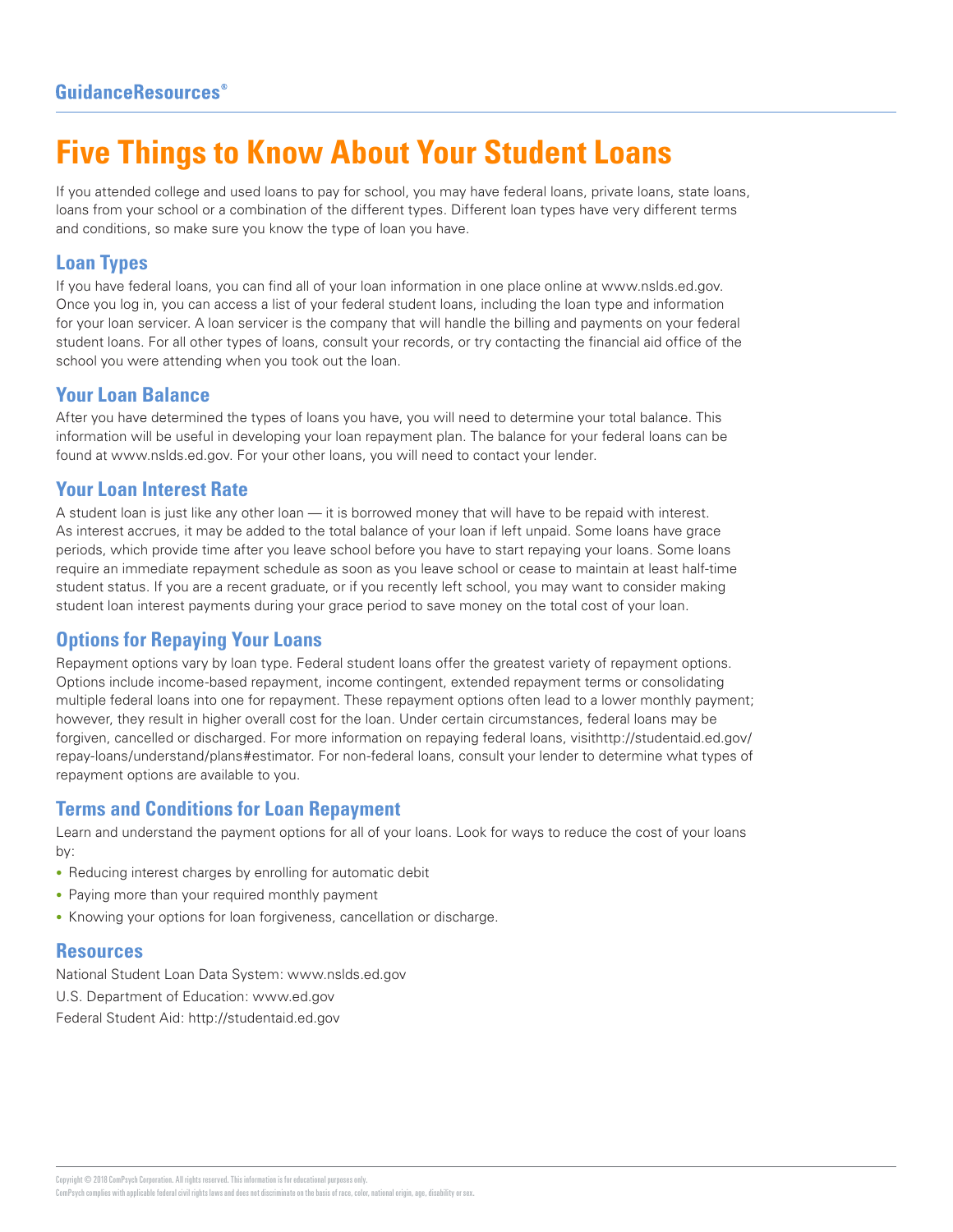## **Federal Education Loan Repayment Options**

Federal student loans are real loans, just like car loans or mortgages. It is necessary to repay a student loan even if the student's financial circumstances become difficult.

Student loans cannot be canceled because the student did not get the education or job he or she expected, or because the student did not complete the education (unless the school closed).

### **Ways to Make Repayments**

There are six main options for the repayment of Federal Education Loans.

- **Standard.** Requires the borrower to repay the loan within 10 years. The payment amount will be fixed for the duration of the repayment period. The minimum monthly payment is \$50. They are also available for parent or PLUS loans that are made by the U.S. Department of Education to graduate or professional students and parents of dependent undergraduate students for which the borrower is fully responsible for paying the interest regardless of the loan status.
- **Extended.** With repayment terms ranging from 12 to 30 years depending on the amount borrowed, this option offers lower monthly payments but a higher total amount repaid over the lifetime of the loan. Also available for parent or PLUS loans.
- **Graduated.** Like the extended repayment plan, the time to pay off the loan can range from 12 to 30 years; however the payments will gradually increase every two years. The starting payments cannot be less than 50 percent of what the standard payment would be and will not exceed 150 percent of the standard payment amount. The minimum payment must be equal to or exceed the amount of interest that accrues monthly not to be less than \$25.
- **Income-contingent.** Payments are determined by the borrower's income and the amount owed on the loan. Adjustments to the payments are made yearly as the borrower's income increases. The maximum loan term is 25 years, after which any remaining balance will be discharged. Any balance that is written off is taxable as income under present law. The minimum monthly payment under this plan is \$5. This plan is only available for direct loans, federal student loans made through the William D. Ford Federal Direct Loan Program for which eligible students and parents borrow directly from the U.S. Department of Education at participating schools. Direct Subsidized Loans, Direct Unsubsidized Loans, Direct PLUS Loans, and Direct Consolidation Loans are types of Direct Loans.
- **Income-sensitive.** Federal Family Education Loan (FFEL) lenders offer this plan to borrowers as an alternative to the income-contingent payment plan. The income-sensitive repayment plan determines payments as a percentage of the borrower's monthly income. The loan term is 10 years.
- **Income-based.** An alternative to income-contingent repayment and income-sensitive repayment options as the result of the College Cost Reduction and Access Act of 2007. This plan caps the borrower's payments at a lower percentage of a narrower definition of discretionary income, which may result in lower loan payments. This plan is available for Direct Loan and FFEL loans.

#### **Resources**

Federal Family Education Loan (FFEL) Program: www.ed.gov/programs/ffel Federal Student Aid, an Office of the U.S. Department of Education: http://studentaid.ed.gov/repay-loans StudentLoans.gov: https://studentloans.gov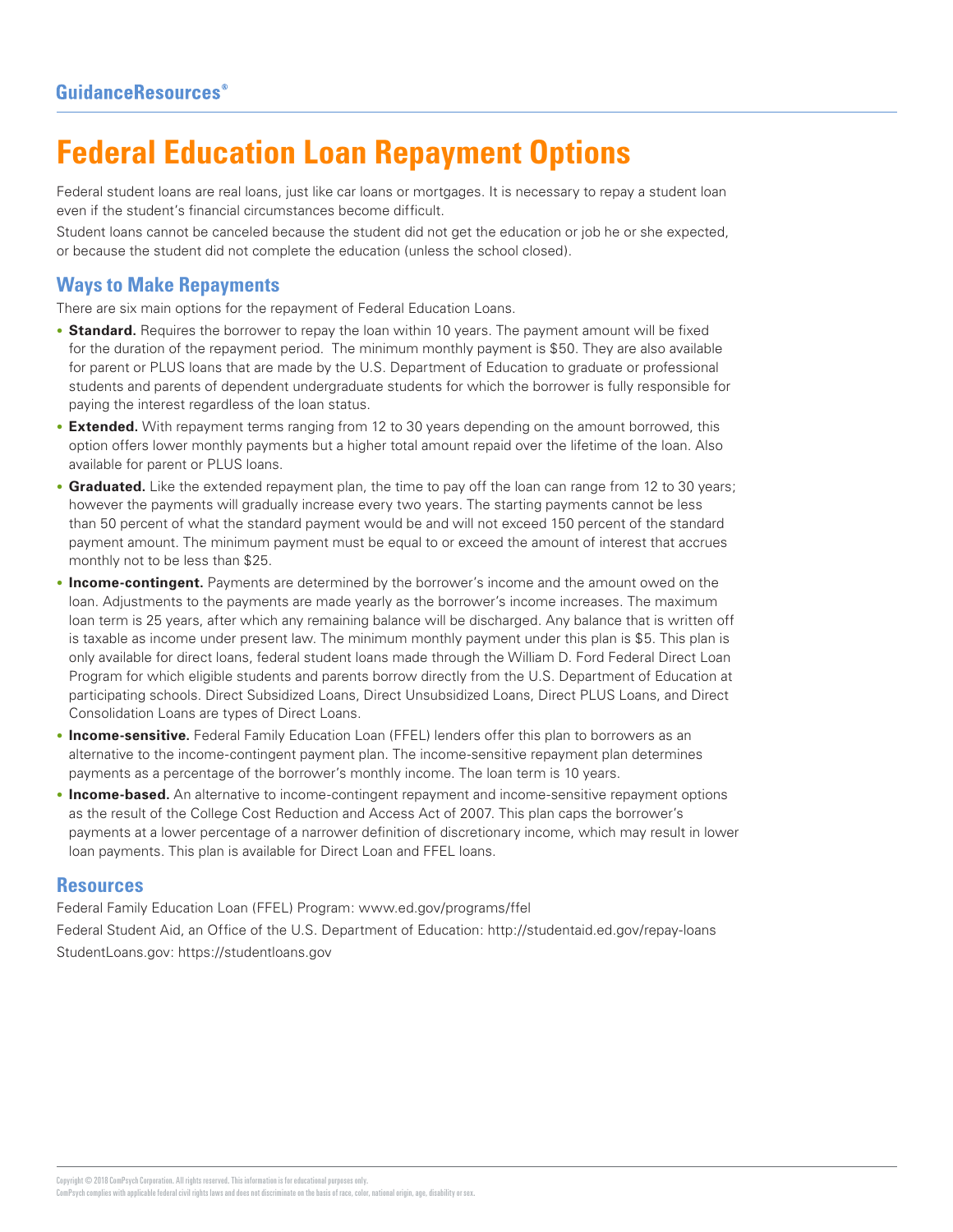### **National Student Loan Data System**

The National Student Loan Data System (NSLDS) is a tool for tracking, consolidating and paying off student loans, as well as identifying the grants and scholarships a student has received over their college tenure. The database is updated with each loan that has been given out and the subsequent payment information every month. As an up-to-date resource, it is good to know how to use it and what it does.

### **What is the NSLDS?**

The NSLDS is the U.S. Department of Education's central database for student aid. It receives data from schools, agencies that guarantee loans, the Direct Loan program and other U.S. Department of Education programs. NSLDS provides a centralized, integrated view of Title IV loans (also known as student loans) and grants that are tracked through their entire cycle, from aid approval through closure. NSLDS only shows information regarding federal student loans. Private, state and institutional student loan data is not available on NSLDS, but information on any of these loans can be found on a free annual credit report.

### **How to Use the NSLDS to Find and Consolidate Student Debt**

The NSLDS can be used to make inquiries about and track student loans and grants. The site displays information on loan and grant amounts, outstanding balance, loan status, interest and disbursements. The system also has an integrated link to consolidate loans when you have finished with public funding for education. In order to use the database, you will need to provide your Social Security number (SSN), the first two letters of your last name, birthdate and the PIN you set up while filling out your FAFSA. If you have any questions about logging on or website features, call The Federal Student Aid Information Center at 1.800.4.FED.AID / TTY 1.800.730.8913. The information center is available 8 a.m. to midnight EST Monday through Friday and 9 a.m. to 6 p.m. EST on Saturday.

If you have received public student loans or grants, there can be several reasons wny no data appears. It takes a loan holder 30 to 45 days to get the information into NSLDS. If more than 60 days have passed since you received your loan, contact the school's financial aid office that processed your loan. They can tell you why your loan or grant has not been reported to NSLDS. Federal privacy laws protect this information. The only people who can access your NSLDS information are those individuals that need the information to calculate your future aid eligibility, or to resolve questions about your loans or grants on a need-to-know basis.

If a family member signed on as the primary debtor for you or you had a parent PLUS loan, only the loans which you are responsible for repaying are listed. PLUS loans taken out by your parents on your behalf are not legally your responsibility. Your parents may review their PLUS loans by entering the same website using their own identification and their own PIN.

After logging on, you can click the blue numbers in the far left column to find the details for each of your federal student loans. Basic information for each loan can be seen all at once, but to see how much money will be sent to you and when, or who your loan servicing partner is and their contact information, click on these blue boxes.

There is a wealth of information on the system and you should check it regularly to know where you stand as a student or parent. You are entitled to one six-month grace period after you stop attending a school at least part- time. During this grace period, the lender or loan servicer will contact you and tell you how much your payments will be and how to make them. If you go back to school, you can obtain a deferment so you can temporarily postpone payments. The most important part of student loan borrowing is learning to manage debt. As a borrower, it's your responsibility to keep track of your loans and to make on-time payments and using the NSLDS can help.

#### **Resources**

AnnualCreditReport.com: www.annualcreditreport.com Federal Student Aid: www.studentaid.ed.gov National Student Loan Data System: www.nslds.ed.gov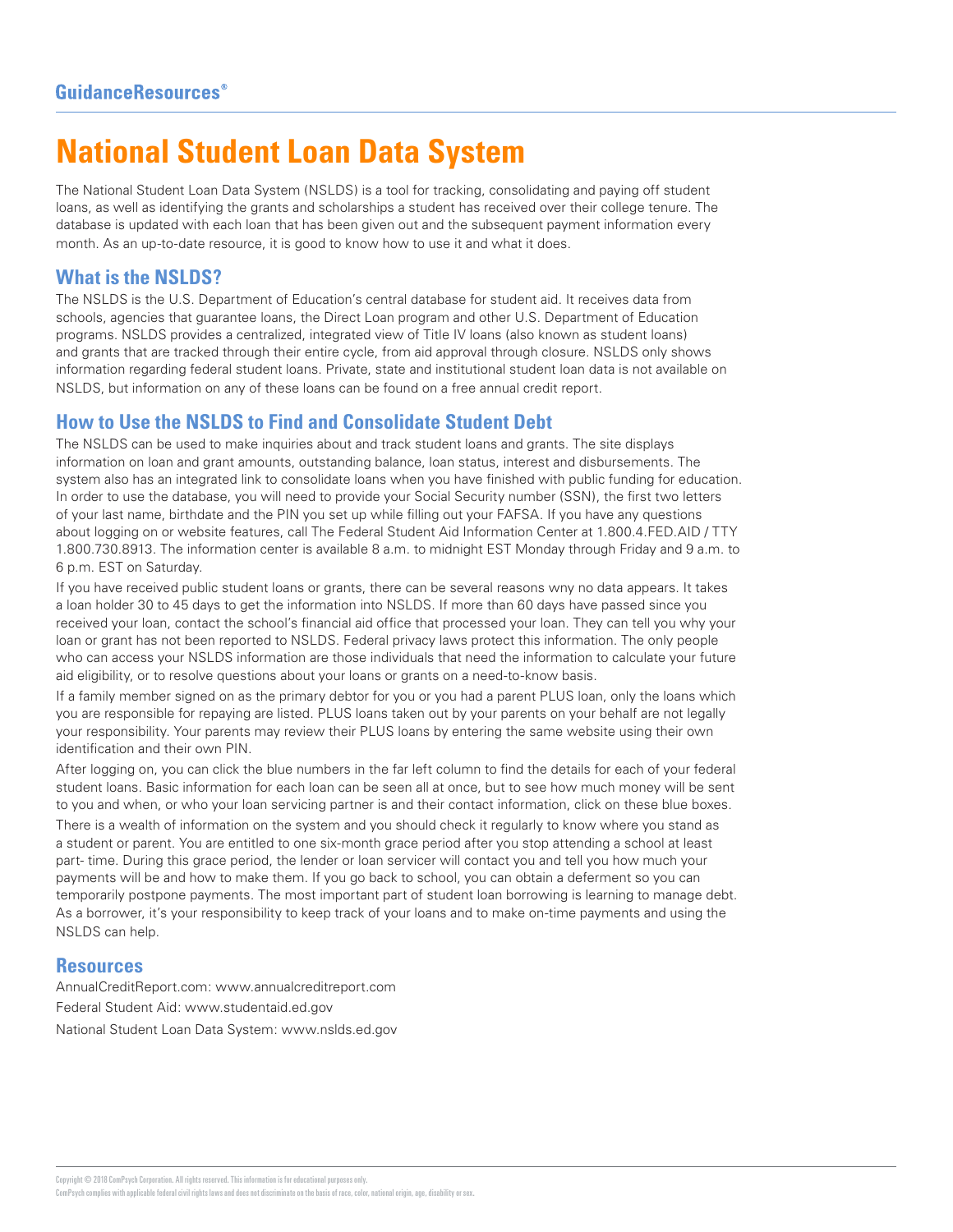### **Paying Back Your Student Loans**

One trillion dollars of both federal and private student loan debt is currently outstanding in the United States, according to the Consumer Finance Protection Bureau, of which a large percentage is in default. After you graduate, there is generally a six-month grace period before your first student loan payment comes due. In that time, it is important to review all of the options for repaying your loan to make sure your payments are affordable based on your income. It is also important to review other options such as loan consolidation or, possibly, whether your student loans are eligible to be discharged.

### **Federal Loan Repayment Options**

Other than your standard repayment plan, which requires fixed payments for 10 years, there are options to lower the payment if you cannot afford the standard repayment. In this case, you want to explore the options of an income-based repayment plan. The maximum you would pay is 15 percent of your discretionary income, which is based on your current aggregate gross income and family size. This option would reduce your monthly payment amount, but it also extends the time of your loan up to 25 years and makes the loan much more costly because you pay more interest over time. A similar option would be the income-contingent repayment plan. This payment is also based on your current income and family household size and is similar in that it extends the time of the loan. However, the amount is recalculated yearly.

The best thing about these repayment options is that if you pay them on time over the 25 years, and there is still a balance outstanding, then the rest of the loan will be forgiven. This may also mean that you will pay income tax on the forgiven amount.

A new option is the pay-as-you-earn plan, which would be for a borrower whose first loan was taken out after October 2007 and who had a loan disbursed after October 2011. The amount you pay monthly is calculated by using 10 percent of your discretionary income based on your aggregate gross income and family household size. Like most payment plans, this extends the time of the loan and makes the loan more costly. It is also forgiven after 20 years, and income tax will need to be paid on the amount forgiven.

To qualify for these programs, your loans need to be Direct Loans, Direct Stafford Loans or Direct PLUS Loans. If you have a Perkins Loan, you will need to consolidate that loan with your Direct Loans in order for it to be eligible for these other repayment plans. By consolidating your loans, you may also reduce your interest rate and have one monthly payment on all of your loans, instead of various payments to different lenders. Private loans cannot be consolidated with federal loans.

### **Student Loan Forgiveness Programs**

There are ways to have your loans discharged by being eligible for a student loan forgiveness program. These programs require you to work in certain job sectors for at least 10 years and make at least 120 consecutive monthly on-time payments. You also need to be paying your student loan on the standard, income-based or income-contingent repayment plan in order for your 120 payments to qualify.

If you are a full-time public service employee — such as a federal, state or local government employee — or a full-time employee for a nonprofit organization that is under a 501(c)(3), then you may be eligible for your student loans to be forgiven. The loans would need to be in the Direct Loans programs and not in default, and the 120 consecutive payments would need to begin in October 2007 or later. If you made 120 consecutive payments before this date, those payments would not qualify for the forgiveness program. It is important to make sure you fill out all proper paperwork at the beginning of your repayment period to certify that your employment is eligible for this program. You also want to periodically check your status in the repayment program as the years go by to make sure you still meet all of the qualifications to have your loans forgiven.

There is also a program for teachers who work in low-income areas to have their loans forgiven. Teachers must teach for five consecutive years in a low-income area and must have made all of their loan payments on time. They are then eligible to receive up to \$5,000 in loan forgiveness. This amount increases to \$17,500 if they are a special education teacher, or a secondary education teacher in subjects of math and science. Like the public service forgiveness program, you need to fill out all necessary paperwork to make sure you qualify. Also, check the status of your application throughout the years to make sure you are still qualified for the forgiveness program.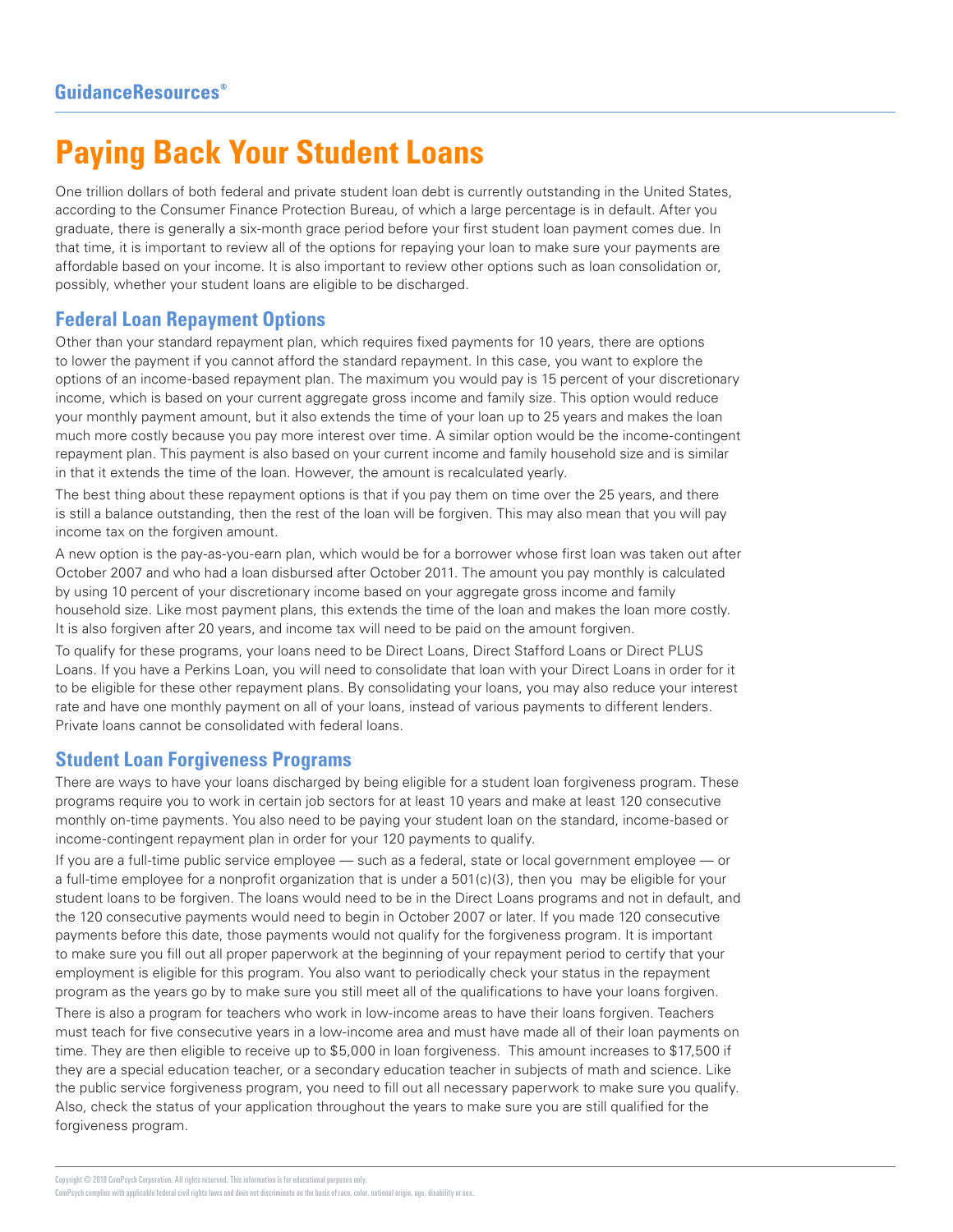### **GuidanceResources**<sup>®</sup>

#### **Private Lenders**

Unfortunately, with private student loans, there are not as many options for repayment schedules. The repayment options likely do not go further than a standard repayment plan, and there are no loan forgiveness programs at this time. It is important to speak with the lender to review any other options than their standard plan. They also might give you a discounted interest rate if you are willing to set up a direct debit from your bank account for your monthly payment.

### **Being Proactive**

Taking a proactive approach and educating yourself on all of the student loan repayment plans will help you to determine the best way to pay back your student loans. Speaking with your lender and setting up a repayment plan before your first payment comes due will allow you to budget for the monthly payment.

#### **Resources**

Federal Student Aid – repayment plans: http://studentaid.ed.gov/repay-loans/understand/plans Federal Student Aid – forgiveness, cancellation and discharge charts: http://studentaid.ed.gov/repay-loans/ forgiveness-cancellation/charts

Federal Student Aid – loan consolidation: https://studentaid.ed.gov/sa/repay-loans/consolidation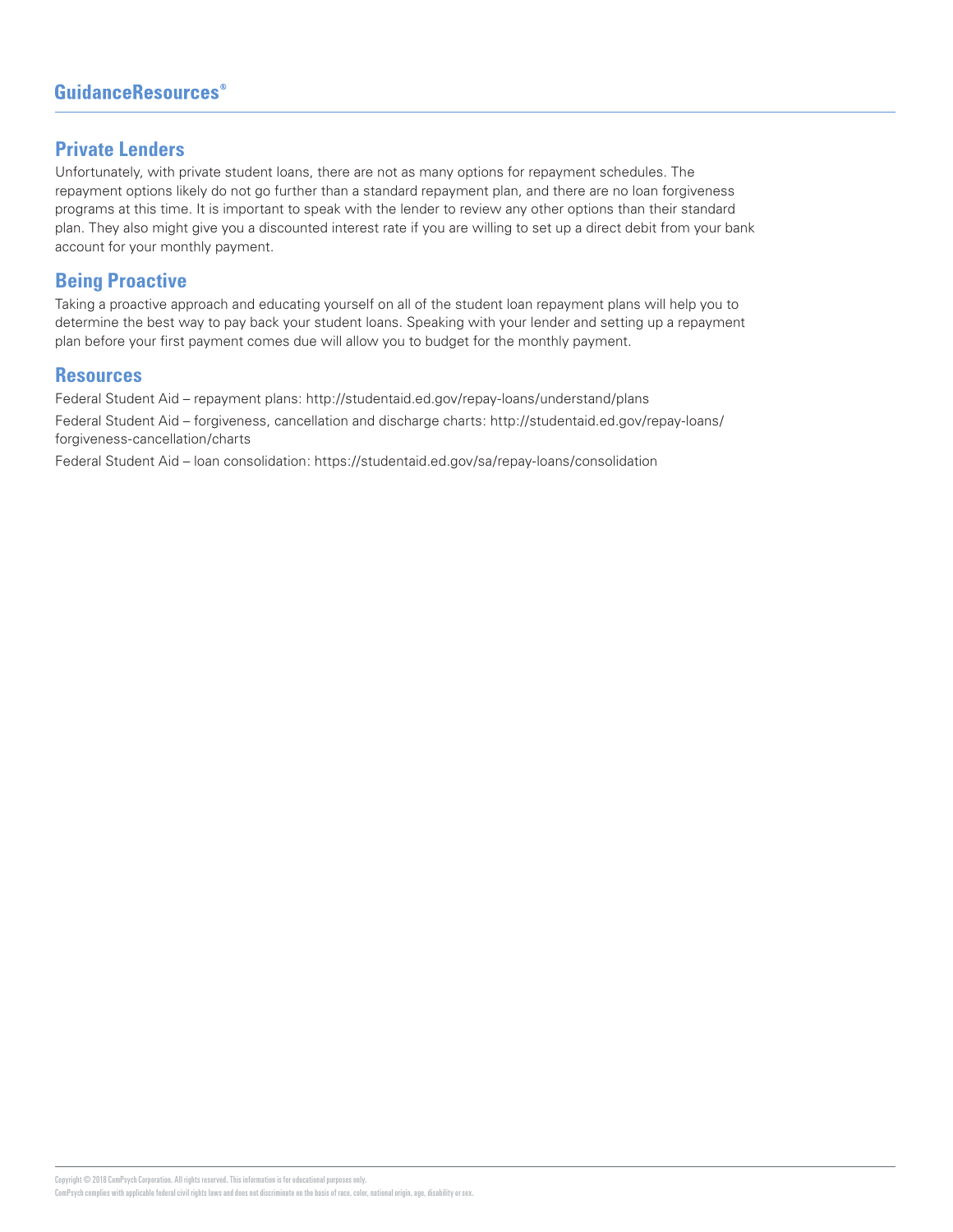### **Student Loan Repayment Program**

The U.S. government has been helping students with higher-education costs for over 50 years. To help students and parents who default on these loans, Congress created the reasonable and affordable repayment program. If you take advantage of it, you may be able to make payments of just a few dollars per month and keep the government from intercepting your income tax refund, garnishing your wages or suing you.

#### **What is reasonable?**

If you are unable to afford payments or are behind on the ten year standard repayment plan, you can contact your loan servicer to discuss the different repayment options available. Many of the plans available are based on your current income, household size, cost of living, etc. It is important to note that going on a plan with a lower payment means that it will take you longer than 10 years to pay off the loan, which means you will pay more interest making the loan more costly. For most of these plans you will need reapply each year, so if income increases, so will your payment. Most plans will forgive the loan after 20 to 25 years of consecutive payments.

If you are in default, and your loan now sits with a collection agency, your best option would loan rehabilitation. All federal loans that go to collections will be offered this program. You will need to make nine consecutive payments and then they will take your loan out of default and bring it back to current. The amount you would have to pay is an agreed upon amount between you and the collection agency. It's important to note the collection agency is able to add on collection costs to the balance of the loan increasing to overall amount owed.

If you have multiple federal student loans and only one is in default, you can look into consolidate all of your loans together. The new loan will pay off all of your existing student loans and combine all of your loans into one big loan. You would still have the different extended repayment plan options if you consolidate. If you are consolidating a loan in collections, the agency is able to charge up to 18.5% in fees to the balance of the loan increasing the overall amount owed.

If you are working as a teacher or nurse in a low income area, for a nonprofit, or for a government entity, then you can look into the Public Student Loan Forgiveness programs. Most programs require you to be working full time in one of these sectors for 10 years. To qualify to get your loans forgiven, you need to make 120 payments on time. This adds up to 10 years of payments. You can pick the cheapest repayment plan so that you are able to pay back the least amount towards the loans.

### **One Strike and You're Out**

The reasonable and affordable repayment program can help you get back on track, but before signing up, understand that it is a once-in-a-lifetime opportunity. If you stop paying and the lender declares you in default again, you will not get another chance to ask for reasonable payments.

### **Resources**

Information on repaying loans: https://studentaid.ed.gov/repay-loans

Federal loan repayment plans: https://studentaid.ed.gov/repay-loans/understand/plans

Public Student Loan Forgiveness: https://studentaid.ed.gov/repay-loans/forgiveness-cancellation/charts/ public-service